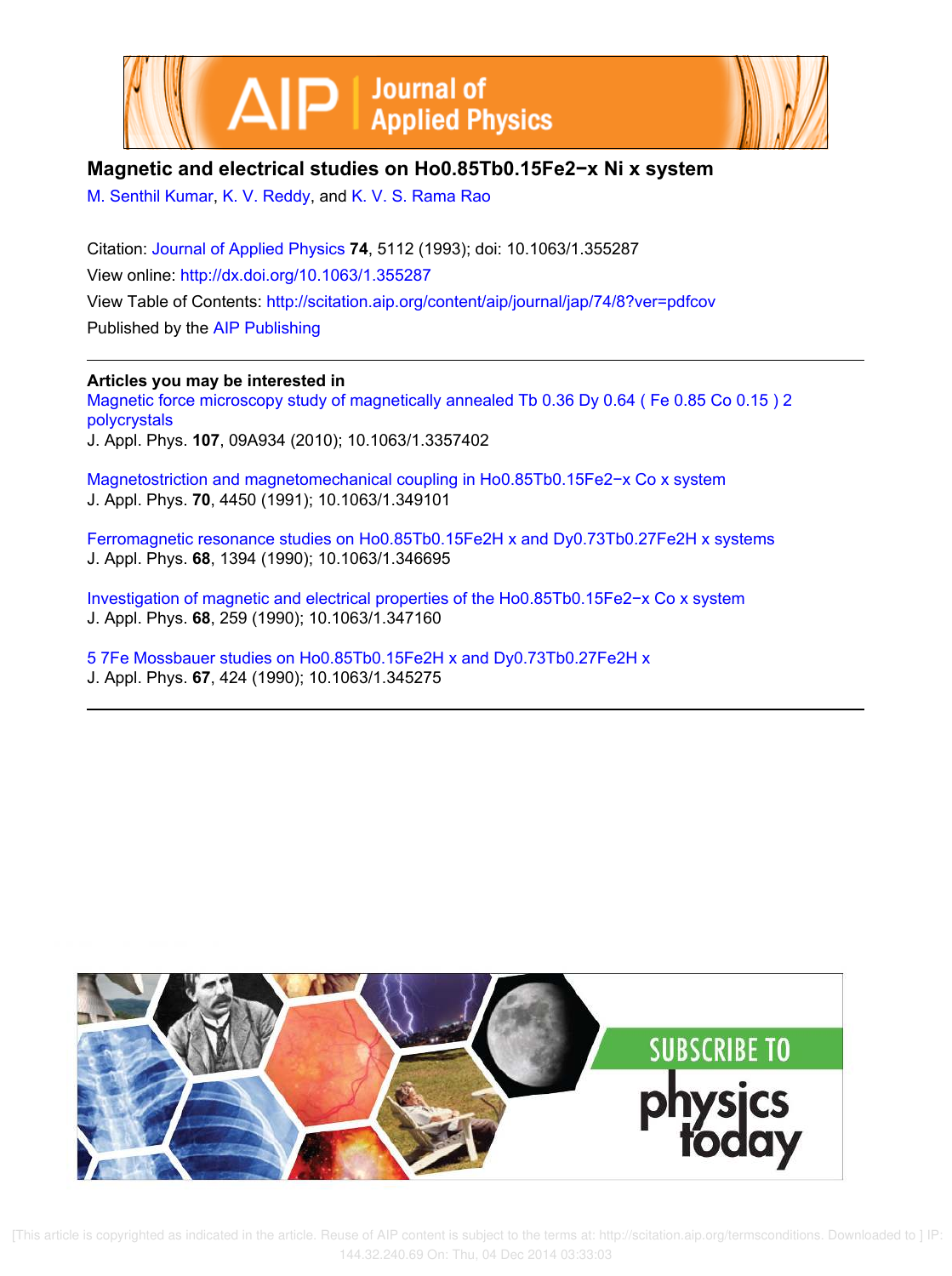# Magnetic and electrical studies on  $Ho<sub>0.85</sub>Tb<sub>0.15</sub>Fe<sub>2-x</sub>Ni<sub>x</sub>$  system

M. Senthil Kumar, K. V. Reddy, and K. V. S. Rama Rao<sup>a)</sup> Magnetism and Magnetic Materials Laboratoty, Department of Physics, Indian Institute of Technology, Madras 600 036, India

(Received 4 January 1993; accepted for publication 21 June 1993)

Cubic Laves phase alloys of  $Ho_{0.85}Tb_{0.15}Fe_{2-x}Ni_x$  (0<x<2) were prepared and the lattice parameters, evaluated as a function of  $x$  at room temperature, show deviation from Vegard's law. This was attributed to the presence of a magnetovolume effect and charge transfer. Magnetization measurements were performed in the temperature range 77-700 K. The results suggest that the system undergoes a gradual transition from ferri- to ferromagnetic with increasing  $x$ . This has been explained based on the  $3d$  band model. Furthermore, a monotonic decrease in Curie temperature with  $x$  was observed. Electrical resistivity studies were carried out in the temperature range 16-700 K. An anomaly was found in the vicinity of the Curie temperature for  $x=2$  which has been attributed to the existence of the long-range nature of the critical fluctuations due to short-range spin ordering.

#### I. INTRODUCTION

RE-TM (where RE denotes rare earth and TM denotes transition metal) alloys find extensive applications as magnetostrictive materials, permanent magnets, etc. $1-3$ Studies on these alloys are essential in understanding the nature of interactions which play a crucial role in determining various magnetic properties. Among these, RETM<sub>2</sub> systems with Fe, Co, and Ni form excellent tools for the study of d magnetism. A greater understanding of the nature of the magnetic interactions can be obtained by studying the changes in magnetic properties occurring when one TM is gradually replaced by another TM without change in the crystal structure. The  $3d$  electrons in these systems are itinerant in nature and therefore the formation of a 3d band takes place.<sup>4,5</sup> By changing the composition, the Fermi level can be varied and the position of this level determines the magnetic moment on the TM site. Neutrondiffraction results showed that, in RETM<sub>2</sub> systems, Fe carries a magnetic moment, Ni does not, whereas Co has an induced moment. $6-8$  These studies also confirmed that  $REF_{\mathcal{C}_2}$  and  $REC_{\mathcal{O}_2}$  are ferrimagnetic and  $RENi_2$  is ferromagnetic. Electrical resistivity measurements near the Curie temperature  $T_c$  in these systems are extremely sensitive to the nature of the magnetic interactions.

Among the  $RETM_2$ ,  $REFe_2$  systems exhibit magnetostriction an order of magnitude larger than any other material known at present. These systems are found to have large magnetic anisotropy and, therefore, high magnetic fields are required to saturate the materials. Clark and Belson<sup>9</sup> and Koon et al.<sup>10</sup> have found that the anisotropycompensated  $\text{Dy}_{0.73}\text{Tb}_{0.27}\text{Fe}_2$  and  $\text{Ho}_{0.85}\text{Tb}_{0.15}\text{Fe}_2$  alloys possess low magnetic anisotropy still retaining large magnetostriction which can be used for practical applications.<sup>1,2</sup> In our laboratory, studies on the substitution at the Fe site and interstitial hydrogen have been carried out extensively. Investigations on the effect of Co in these two alloys on the magnetic, magnetomechanical, and electrical properties gave interesting results. $11-13$  The effect of interstitial hydrogen on the magnetic and electrical properties in these systems also has been investigated.<sup>14-16</sup> In this article we present the results of the effect of Ni in  $Ho<sub>0.85</sub>Tb<sub>0.15</sub>Fe<sub>2</sub>$  on the lattice parameter, magnetization, and electrical resistivity.

#### II. EXPERIMENT

The samples were prepared by melting the constituent elements, Ho and Tb of purity 99.9% and Fe and Ni of purity 99.99%, in an arc furnace under argon atmosphere. Meltings were carried out several times and each time the melted ingots were turned upside down to ensure homogeneity. Weight losses after final melting were less than 0.6% for all the samples prepared. The samples were then annealed in evacuated quartz tubes at 1170 K for 10 days.

Powder-x-ray diffractograms were taken using Co  $K\alpha$ radiation and the lattice parameters were evaluated by least-squares refinement. Magnetization measurements were performed using a PAR 155 vibrating sample magnetometer up to an applied field of 10 kOe. Temperature variation from 77 K to room temperature (RT) was carried out by the continuous-flow method using liquid nitrogen and an oven assembly was used to achieve high temperatures. Temperatures were maintained within  $\pm 1$  K.

Electrical resistivity  $\rho$  measurements were carried out using a four-probe technique.<sup>17</sup> Samples for the measurements were initially cut from the ingots using a diamond cutter and then brought to the shape of disks of approximately 6 mm diameter and 1 mm thickness after polishing. Then the samples were reannealed at 1000 K for 24 h. For carrying out measurements at low temperatures, the four contacts were made on the flat surface of the sample using silver paste. For high-temperature experiments, pressure contacts using platinum tips were employed. A constantcurrent source delivering 90 mA and a Keithley 181 nanovoltmeter were employed for measuring electrical resistivity.

Measurements were carried out down to 16 K using a Leybold closed-cycle helium refrigerator. Experiments

<sup>&#</sup>x27;)Author to whom all correspondence should be addressed.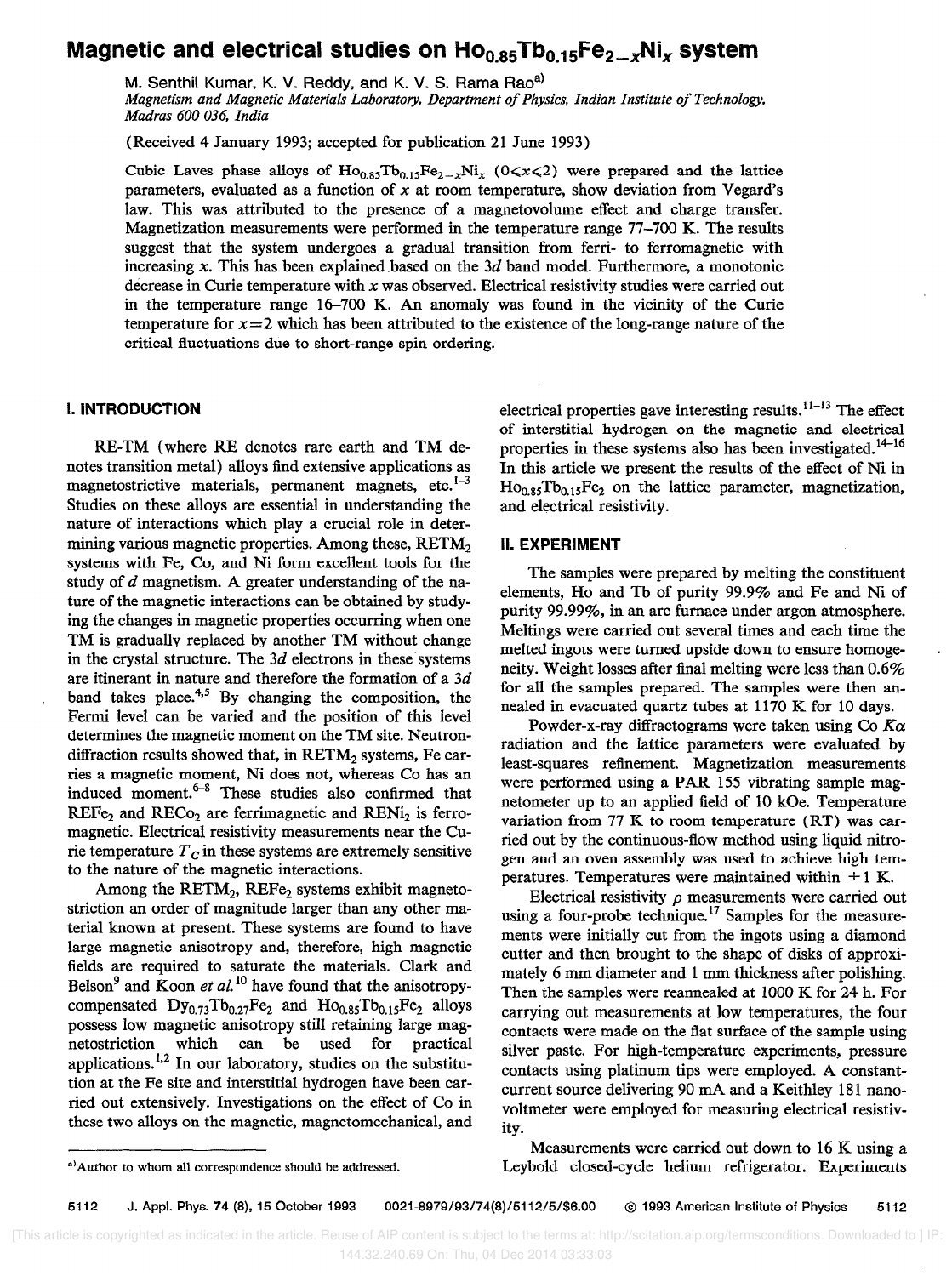

FIG. 1. Variation of lattice parameter with  $x$  at RT of  $Ho_{0.85}Tb_{0.15}Fe_{2-x}Ni_x$ . The "Vegard" lattice parameter for  $x=0$  is calculated from the data taken from Ref. 18.

were conducted by keeping the sample in a helium exchange gas chamber. A silicon diode sensor was used for measuring the sample temperature and another diode fixed to the cold-head second stage was utilized by the Leybold LTC 60 low-temperature controller for the purpose of controlling the temperature. Temperatures were maintained within  $\pm 0.1$  K. High-temperature measurements were also carried out in a helium exchange gas atmosphere. A Chromel-Alumel thermocouple was used as the temperature sensor and a resistance furnace for attaining high temperatures. Temperatures were maintained within  $\pm 1$  K.

#### Ill. RESULTS AND DISCUSSION

Samples of  $\text{Ho}_{0.85}\text{To}_{0.15}\text{Fe}_{2-x}\text{Ni}_x$  with  $x=0$ , 0.5, 1.0, 1.5, and 2.0 were prepared and the formation of single C15-type cubic Laves phase was confirmed from the x-ray diffractograms. Lattice parameters evaluated at RT from the diffractograms decrease with increasing Ni concentration as shown in Fig. 1. The ionic radius of Ni is smaller than Fe. If the size effect alone is taken into account, the variation of lattice parameter should follow Vegard's law. However, a nonlinear behavior is observed in the present system. Similar variations of lattice parameters were reported earlier on  $RE(Fe_{1-x}Co_{x})_{2}$  and  $Y(Fe_{1-x}Co_x)_2$ , 11, 12, 18

The deviation from linearity can be due to two different mechanisms occurring in the present system: They are the magnetovolume effect and the charge transfer.

In 3d transition metals and their alloys, the volume in a magnetically ordered state is larger than that in a paramagnetic state. This is due to the presence of the magnetovolume effect (MVE), which plays a crucial role in determining the lattice parameters of the samples in the magnetically ordered state.<sup>19</sup> In RETM<sub>2</sub> systems with Fe, Co, and Ni, band formation takes place due to the itinerant

nature of the 3d electrons. The splitting of bands in the magnetically ordered state is responsible for this volume expansion, whereas, the bands are unsplit in the paramagnetic state. In the present system, the samples with  $x=0$ , 0.5, and 1.0 are ferrimagnetic at RT and therefore the MVE is expected to be present.

On the other hand, it is well known that there is a charge transfer taking place from RE to the 3d band in these  $RETM_2$  systems.<sup>4,5</sup> The variation of lattice parameter with  $x$  can also deviate from linear behavior, if the charge transfer taking place is not uniform throughout the Ni concentration.

The role of MVE in  $Y (Fe_{1-x}Co_x)_2$  was observed by Eriksson et  $al$ <sup>18</sup> They have estimated the hypothetical paramagnetic lattice parameters, as predicted by Vegard's law, for  $Y(Fe_{1-x}Co_x)_2$  as a function of x. The experimentally observed data lie well above the estimated values in the Fe-rich region and the difference becomes smaller with increasing x and a good agreement is reached for  $x=2$ , being paramagnetic. A volume expansion of 3.5% of that of a hypothetical paramagnetic state for YFe, zero for  $YCo<sub>2</sub>$ , and intermediate for other concentrations are obtained from the calculated  $d$  pressure due to the band magnetism of the 3d electrons. A reasonably good fit between experiment and theory has been obtained indicative of the dominant role played by the MVE.

Due to the strong similarity of Y to the rare earths, the 3d band in  $REF_{2}$  is the same as that in  $YFe_{2}$  and the effect of the additional RE-3d interaction is only to split the up and down spin bands more.<sup>20</sup> Therefore, the MVE in  $REF_{2}$  will be equal to or greater than that in  $YFe_{2}$ . Hence, it can be assumed that the same percentage of increase in the lattice parameter of YFe, occurs in the present system as well. Thus, the hypothetical paramagnetic volume for  $Ho<sub>0.85</sub> Tb<sub>0.15</sub>Fe<sub>2</sub>$  is represented in Fig. 1 by an open circle. The dashed line joining  $x=0$  and 2 is the variation of lattice parameter as predicted by Vegard's law. It can be seen that, for  $x = 1.5$ , the lattice parameter deviates from Vegard's law, even though the sample is paramagnetic at RT. This suggests that the effect of nonuniform charge transfer is also possible in the present system.

Magnetization as a function of applied field at RT is shown in Fig. 2. Temperature variation of magnetization at an applied field of 10 kOe from 77 to 700 K for various Ni concentrations is as shown in Fig. 3. The inset shows the magnetization at an applied field of 10 kOe as a function of  $x$  at RT and 77 K.

The nature of variation of the magnetic moment of the TM sublattice was explained based on a band model due to the itinerant nature of the  $3d$  electrons.<sup>4,5</sup> This model considers the 3d band as rigid and that charge transfer takes place from the RE to the common 3d band. From the earlier investigations, it was concluded that the Fermi level in the REFe<sub>2</sub> system lies in the vicinity of the maximum of the density of states (DOS) at the spin-up sub band and at the minimum of the spin-down sub band, and therefore Fe has an intrinsic moment. In RECo<sub>2</sub>, the spin-up sub band is completely filled and the spin-down sub band is partially filled, and a large exchange field exists due to the RE,

 <sup>[</sup>This article is copyrighted as indicated in the article. Reuse of AIP content is subject to the terms at: http://scitation.aip.org/termsconditions. Downloaded to ] IP: 144.32.240.69 On: Thu, 04 Dec 2014 03:33:03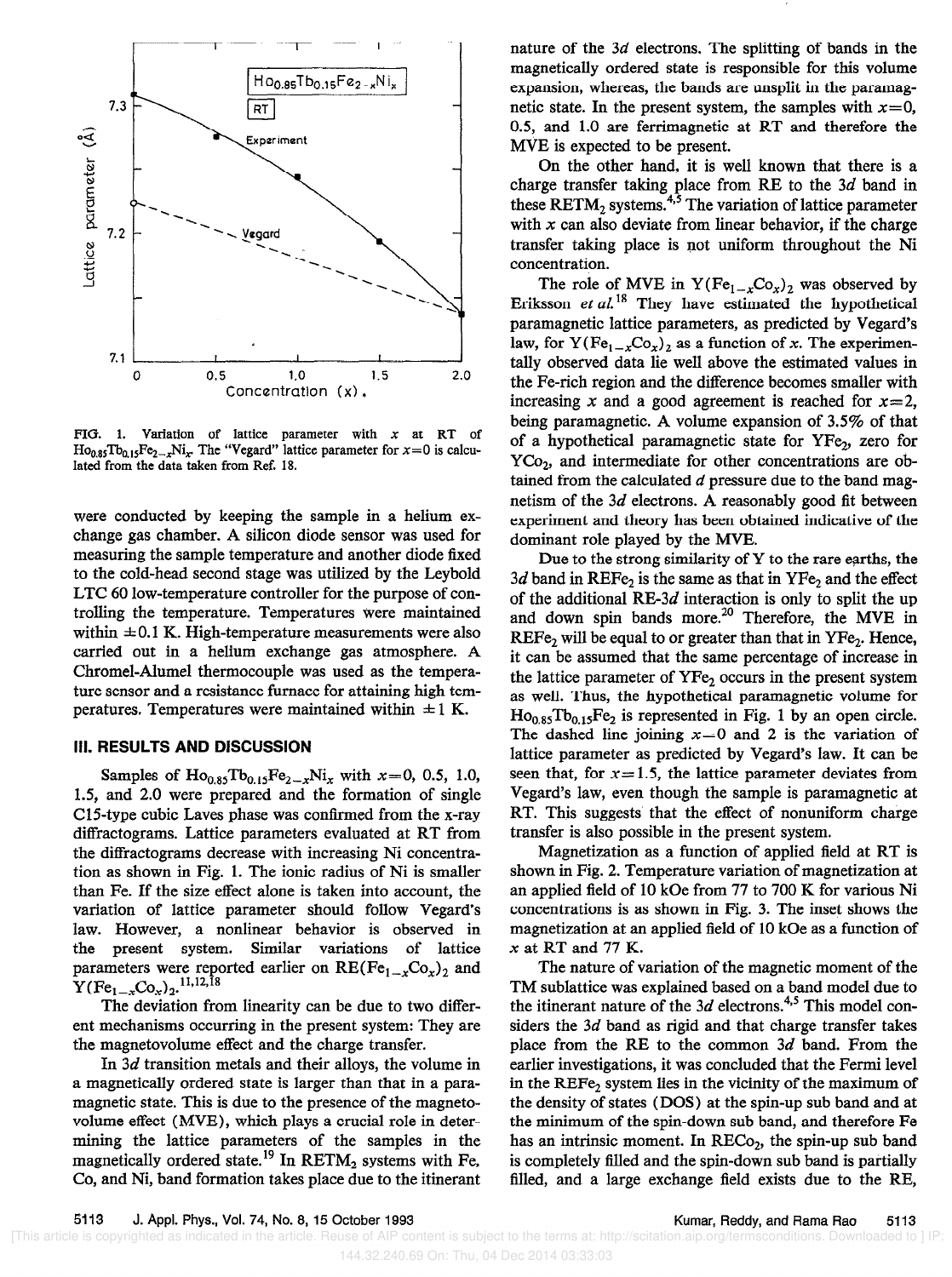

FIG. 2. Variation of magnetization as a function of applied magnetic field for various values of x at RT of Ho<sub>0.85</sub>Tb<sub>0.15</sub>F<sub>e<sub>2</sub> Ni<sub>x</sub>.</sub>

resulting in an induced magnetic moment on the Co. In the RENi, system, the Fermi level is situated at the top of the 3d band where the DOS for both up and down spins is very small and so the band is completely filled. Consequently, Ni does not possess a magnetic moment. Neutrondiffraction results and band-structure calculations carried



FIG. 3. Temperature variation of magnetization at an applied field of 10 kOe for various x of  $Ho_{0.85}Tb_{0.15}Fe_{2-x}Ni_x$ . The inset shows the magnetization at an applied field of 10 kOe as a function of  $x$  at RT and 77 K.

out on  $REF_{2}$ ,  $REC_{2}$ , and  $RENi<sub>2</sub>$  confirmed the band  $mode1^{6,7,8,20}$ 

When Fe is gradually replaced by Ni, progressive filling up of the 3d band takes place which will lead to a decrease in the magnetic moment of the TM sublattice. Since  $REF_{2}$  is ferrimagnetic and the RE moment is higher than the Fe moment, the reduction in the moment of TM sublattice will cause an increase in the net moment per formula unit with x. It can be seen from Fig. 3 that there is a crossover occurring for  $x=0.5$  and 1.0 and at 77 K the magnetization for the samples with  $x=0.5-1.5$  is almost the same which is a situation different from that at RT. The increasing steepness of the curves, for  $x=0-1.5$ , below  $T_c$  with increasing x, suggests that the crossover for higher  $x$  will occur at lower temperatures. Similar observations were reported in  $RE(Fe_{1-x}Co_x)_2$  systems.<sup>11,12</sup>

Figure 4 shows the  $T_c$  values determined from magnetization measurements. The value of  $T_c$  for  $x=2$  was obtained from the weighted average of the  $T_c$  values of  $HoNi<sub>2</sub>$  and  $TbNi<sub>2</sub>$  from the data of Buschow.<sup>4</sup> As seen from the figure, the gradual replacement of Fe by Ni leads to a progressive decrease in  $T_c$  with x. It is evident that the  $T_c$  values of RENi<sub>2</sub> systems are very small due to the weak RE-RE interactions.<sup>5</sup> Mössbauer results showed that even the presence of 2 wt % of enriched  ${}^{57}Fe$  in GdNi<sub>2</sub> raised the ordering temperature by as much as 40 K, which implies that the effect of Fe on the exchange interactions is very strong.<sup>21</sup> The rapid fall in  $T_c$  with x also confirms that the TM-TM and RE-TM interactions are decreasing at a faster rate. The smoothness of the  $T_c$  vs x curve indicates that the transition from ferri- to ferromagnetic state, with increasing x, is gradual. A similar decrease in  $T_c$  was observed in  $\text{Dy}(Fe_{1-x}\text{Ni}_x)_2$  and  $\text{Tb}_{0.3}\text{Dy}_{0.7}(Fe_{1-x}\text{Ni}_x)_{1.9}$ systems.<sup>22,23</sup> In the case of  $RE(Fe_{1-x}Co_x)_2$  systems, an initial increase in  $T_c$  was observed up to  $x = 0.25$  and then it decreases. $^{11,12,24}$  Due to the existence of induced moment

 <sup>[</sup>This article is copyrighted as indicated in the article. Reuse of AIP content is subject to the terms at: http://scitation.aip.org/termsconditions. Downloaded to ] IP: 144.32.240.69 On: Thu, 04 Dec 2014 03:33:03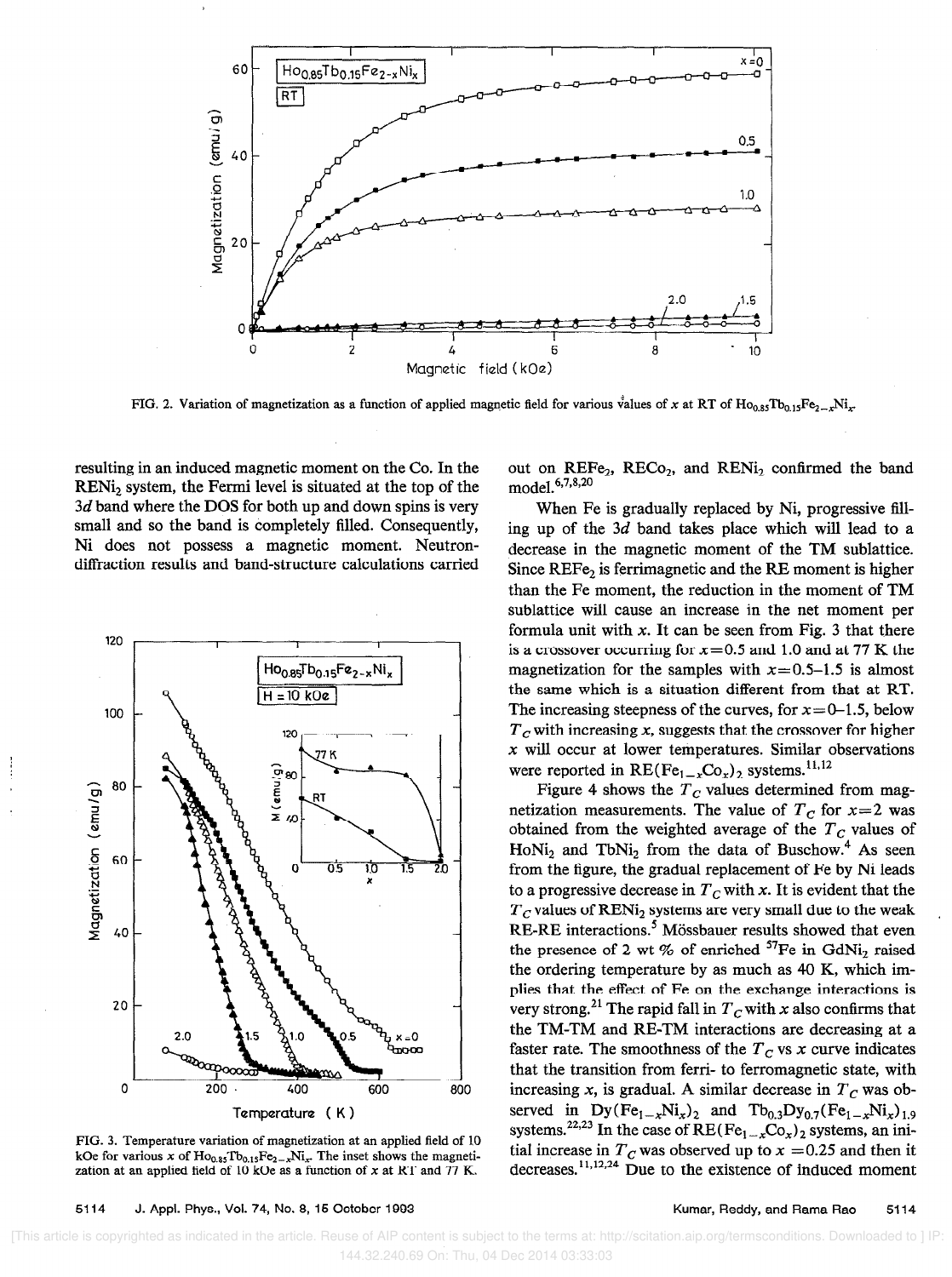

FIG. 4. Curie temperature as a function of  $x$  obtained from magnetization and resistivity measurements of  $Ho_{0.85}Tb_{0.15}Fe_{2-x}Ni_x$ . The value for  $x=2$ is taken as the weighted average of the  $T_c$  values of HoNi, and TbNi, from Ref. 4.

on Co, the fall in  $T_c$  with x is rather slow when compared with the present system.

The temperature variation of  $\rho$  is shown in Fig. 5. The inset shows the data for  $x=2$  in the temperature range 16-50 K. The increase in  $\rho$  with increasing temperature for



FIG. 5. Temperature variation of resistivity for various values of  $x$  of  $Ho<sub>0.85</sub>Tb<sub>0.15</sub>Fe<sub>2-x</sub>Ni<sub>x</sub>$ . The inset shows the anomaly observed for  $x=2$  in the vicinity of  $T<sub>C</sub>$ 

all  $x$  suggests that all the samples exhibit metallic behavior.  $T_c$  values obtained from the resistivity measurements are also shown in Fig. 4 along with those from the magnetization data. The values of  $T_c$  obtained from both measurements are in good agreement.

An anomaly in the form of a minimum is observed near  $T_c$  (  $\sim$  23 K) for x=2. Kawatra *et al.* have observed similar results in the case of GdNi<sub>2</sub>.<sup>25,26</sup> In their  $\rho$ -T plot,  $\rho$  increases with increasing temperature up to  $T_{\alpha}$  a change of slope occurs at  $T_c$  with a flat region extended to approximately 10 K above  $T_{\rm C}$  and a linear increase when the temperature is raised further. A sharp discontinuity at  $T<sub>C</sub>$ in the  $d\rho/dT$  vs T curve was observed. This behavior was attributed to the role of the long-range nature of the critical fluctuations due to the short-range spin ordering in the framework of the molecular-field theory just above  $T_{C}^{27}$ The model considers the effect of  $s$ - $f$  exchange interaction between the conduction and the localized  $f$  electrons on the electrical resistivity near the magnetic transition. This interaction is responsible for the ordering of the  $4f$  moments of the rare earth and the fluctuations occurring when the sample undergoes a transition from para- to ferromagnetic state are responsible for the anomaly observed. They were able to give a good theoretical fit to the experimental data above  $T_c$  which suggested the essential correctness of the molecular-field treatment of these fluctuations. According to the theoretical treatment, these fluctuations should lead to a positive slope below  $T_c$  and a negative slope just above  $T<sub>C</sub>$  in the  $\rho$ -T curve. Since the  $T_c$  is around 75 K for GdNi<sub>2</sub>, the existence of electronphonon interaction smooths the divergence and the negative slope could not be observed. In our measurements the observation of a minimum was possible because of the relatively low  $T_c$  where the electron-phonon interaction is expected to be very small. The disappearance of critical fluctuations due to the development of complete ordering will lead to a decrease in  $\rho$  with decreasing temperature. This was not observed due to the lack of data below 16 K. For  $x < 2$ , the Fe-Fe interaction is stronger and, therefore, the large molecular field produced by the exchange ordering of the Fe spins is responsible for the rare-earth spin ordering which results in the high Curie temperatures as discussed earlier.<sup>6</sup> Thus, the magnitude of the  $s$ -f interaction is negligible in these cases.

### ACKNOWLEDGMENT

The authors wish to thank the Council of Scientific and Industrial Research, India for supporting this program.

- <sup>1</sup>A. E. Clark, in Ferromagnetic Materials, edited by E. P. Wohlfarth (North-Holland, Amsterdam, 1980), Vol. 1, p. 531.
- 2N. C. Koon, C. M. Williams, and B. N. Das, J. Magn. Magn. Mater. 100, 173 (1991).
- <sup>3</sup>K. H. J. Buschow, Rep. Prog. Phys. 54, 1123 (1991).
- 4K. H. J. Buschow, Rep. Prog. Phys. 40, 1179 (1977).
- <sup>5</sup>K. N. R. Taylor, Adv. Phys. 20, 551 (1971).
- <sup>6</sup> J. J. Rhyne, J. Magn. Magn. Mater. 70, 88 (1987).
- 'R. M. Moon, W. C. Koehler, and J. Farrell, J. Appl. Phys. 36, 978 (1965).

5115 J. Appl. Phys., Vol. 74, No. 8, 15 October 1993 Kumar, Reddy, and Rama Rao 5115